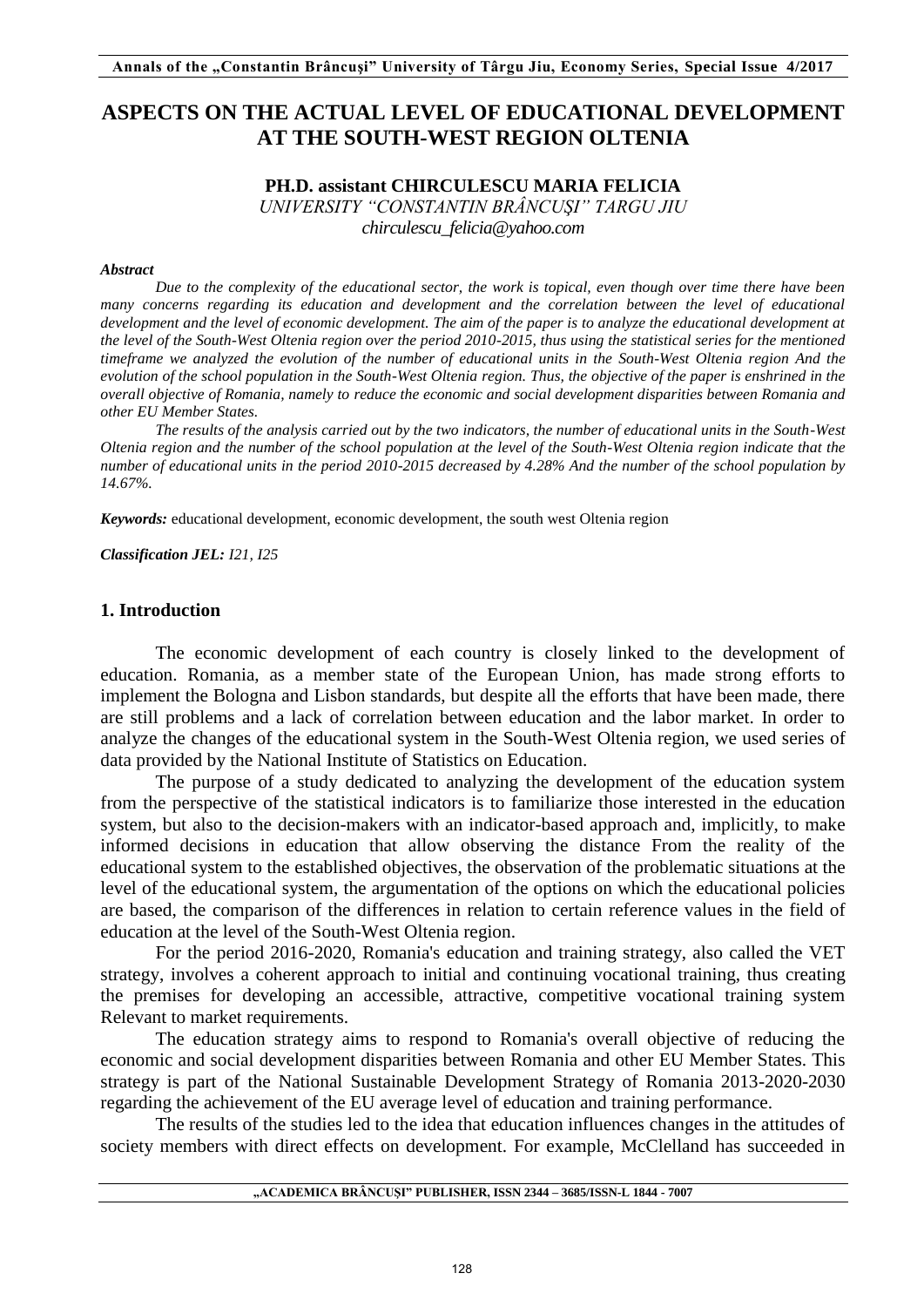### **Annals of the "Constantin Brâncuşi" University of Târgu Jiu, Economy Series, Special Issue 4/2017**

demonstrating that the historical periods of economic and social de- velopment have been accompanied by an increase in the need to accumulate, and the population can meet this need only through education.

Also, A. Inkeles suggested that the development of society is not possible without an adequate individual attitude, which, in fact, is the result of education. A. Inkeles believes that the main contribution of education to the development of society is based on the ability to transform individual aptudes and values from traditional to modern. Along with A. Inkeles, there are other authors who have studied the link between education and economic development. For example, J.R. Goody and I. Watt [] have argued that the existence of a tradition of literacy is essential for a rational attitude in every society, which in turn contributes to economic development.

# **2. Educational development at the level of South-West Oltenia**

In the paper, in order to present a current picture of the level of development of the educational system and infrastructure in the South-West Oltenia region, we analyzed its evolution during 2010-2015 and highlighted the positive and negative aspects it faces. The most important indicators that can be used for an adequate analysis of the education system are: the number of school units, the school population and the teaching staff.

At the level of South-West Oltenia, the total number of preschool, school, high school, postsecondary, vocational and higher education units was 737 in 2014/2015, representing 10.36% of the total number of units at national level.

Due to the restructuring of the educational units, the number of school units in the South-West Oltenia region declined in the period 2010-2015, so that at the end of this period the total number of school units was 737 with 33 less comparative With 2010.

Of the 737 existing units in the South-West Oltenia region, Dolj County holds 28.35%, which in absolute terms means 209 school units in 2015.

The analysis of statistical data shows that the number of educational units in the South-West Oltenia region registered a fluctuating trend during the period 2010-2015, the most significant reduction being between 2010-2011, from 770 units in 2010 to 744 units Education in 2011. In the period 2011-2013 the increase of the education units was achieved, reaching in 2013 to 761.

In higher education, at the level of South-West Oltenia, in the academic year 2014/2015 there were 3 higher education institutions, of which 2 in Dolj county and 1 in Gorj County. From the total of 28,204 students enrolled in higher education 76,89% were registered in Dolj County, 12,31% in Gorj County, 5,95% in Mehedinti, 1,85% in Olt and 2,98% in Valcea.

| Years<br>Indicators | 2010  | 2011  | 2012 | 2013  | 2014  | 2015  |
|---------------------|-------|-------|------|-------|-------|-------|
| South-West Oltenia  | 770   | 744   | 751  | 761   | 746   | 737   |
| Doli                | 210   | 199   | 203  | 208   | 211   | 209   |
| Gori                | 110   | 110   | 116  | 116   | 120   | 120   |
| Mehedinți           | 116   | 110   | 108  | 109   | 110   | 109   |
| Olt                 | 187   | 176   | 176  | 175   | 167   | 165   |
| Vâlcea              | 147   | 149   | 148  | 153   | 138   | 134   |
| România             | 7.588 | 7.204 | 7069 | 7.074 | 7.127 | 7.108 |

Table no. 1 Evolution of the number of educational units in the South-West Oltenia region during 2010-2015

Source: insse.ro

| Table no. 2 Evolution of the share of educational units in the component counties |  |
|-----------------------------------------------------------------------------------|--|
| of the South-West Oltenia region during 2010-2015                                 |  |

| of the bouth $\pi$ cot oftenia region during 2010 2010 |       |       |       |       |       |       |  |  |  |  |  |
|--------------------------------------------------------|-------|-------|-------|-------|-------|-------|--|--|--|--|--|
| Years<br><b>Indicators</b>                             | 2010  | 2011  | 2012  | 2013  | 2014  | 2015  |  |  |  |  |  |
| <b>Dolj</b> /South-West Oltenia                        | 27.27 | 26,75 | 27,03 | 27,33 | 28.28 | 28,36 |  |  |  |  |  |
| Gorj/South-West Oltenia                                | 14.29 | 14.29 | 15,06 | 15.06 | 15.58 | 15,58 |  |  |  |  |  |
| <b>Mehedinti/South-West</b>                            | 15,06 | 14.29 | 14.03 | 14.16 | 14.29 | 14.16 |  |  |  |  |  |

| "ACADEMICA BRÂNCUȘI" PUBLISHER, ISSN 2344 – 3685/ISSN-L 1844 - 7007 |  |
|---------------------------------------------------------------------|--|
|---------------------------------------------------------------------|--|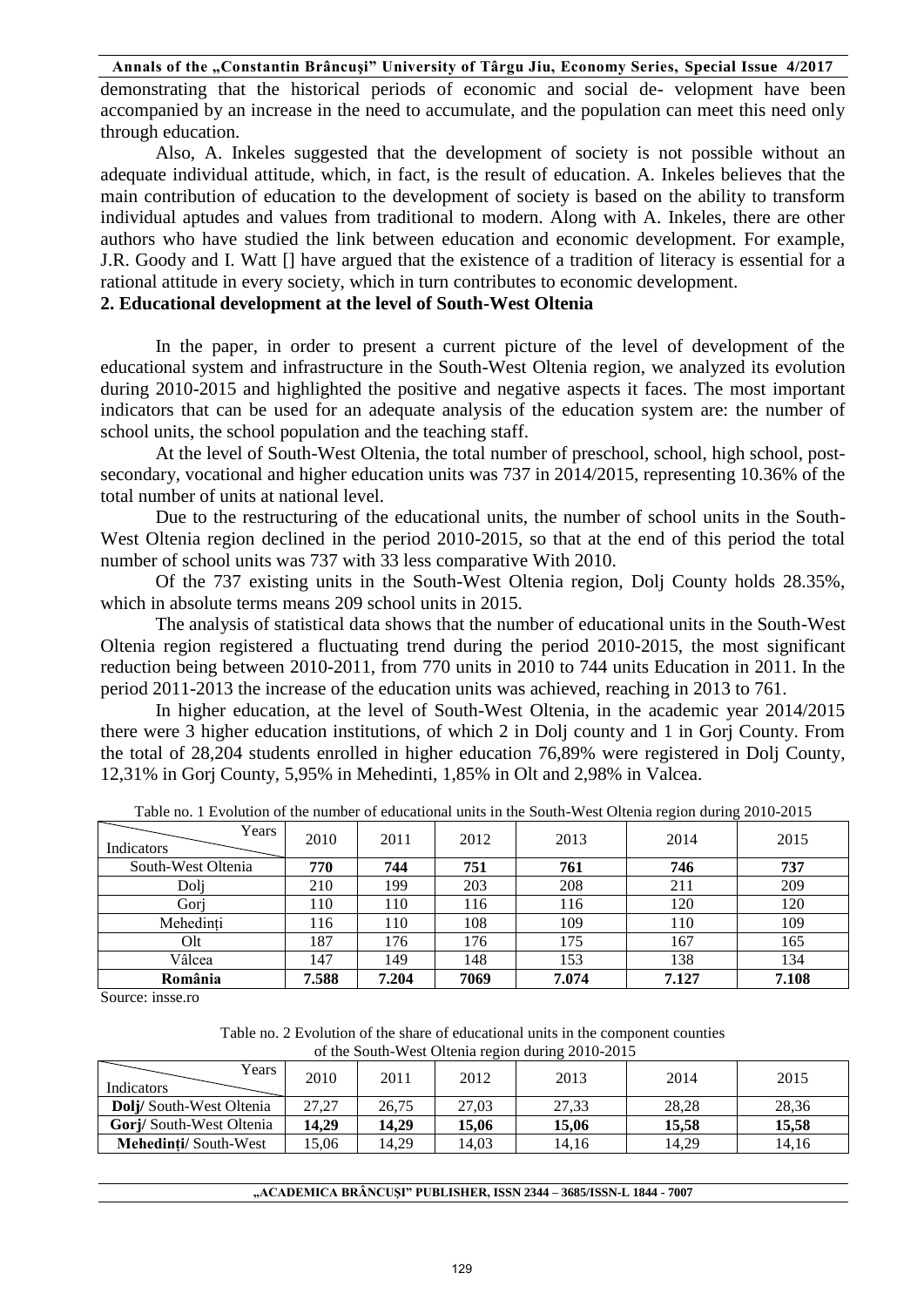| Annals of the "Constantin Brâncuși" University of Târgu Jiu, Economy Series, Special Issue 4/2017 |       |       |       |       |       |       |  |  |  |  |  |
|---------------------------------------------------------------------------------------------------|-------|-------|-------|-------|-------|-------|--|--|--|--|--|
| Oltenia                                                                                           |       |       |       |       |       |       |  |  |  |  |  |
| <b>Olt/South-West Oltenia</b>                                                                     | 24.29 | 22.86 | 22.86 | 22.73 | 21,69 | 21,43 |  |  |  |  |  |
| Vâlcea/South-West<br>Oltenia                                                                      | 19.09 | 19.35 | 19.22 | 19.87 | 17.92 | 17.40 |  |  |  |  |  |
| South-West Oltenia /<br>România                                                                   | 10.15 | 10.33 | 10.62 | 10.76 | 10.47 | 10.37 |  |  |  |  |  |

Source: insse.ro

From the data presented in Tables no. 1-2 we can see that the number of educational units in the South-West Oltenia region decreased over the analysis period from 770 in 2010 to 737 in 2015. This decrease was recorded at the level of the whole country with a much higher rate , Which also led to an increase in the share of educational units in the South-West Oltenia region in the total number of educational units in Romania.

The distribution of the number of units of educational establishments in the South-West Oltenia region in the year 2015 is the following:



Chart no. 1 Distribute the number of educational units in the South-West Oltenia region in 2015

From chart no. 1 we can see that at the level of 2015, the largest share of educational units in the South-West Oltenia region is located in Dolj County (28.36%), followed by Olt (21.43%), Valcea (17.4), Gorj (15.58%) and Mehedinti (14.16%).

Analyzing the number of educational units in the South-West Oltenia region compared to the number of other educational units in Romania (Table 3) it can be seen that in 2015 the South-West Oltenia region held 12.68% of the total number of units Education in Romania.

|  |                                          | Table no. 3 Evolution of the number of educational units in the South-West Oltenia region |  |
|--|------------------------------------------|-------------------------------------------------------------------------------------------|--|
|  | compared to the other regions of Romania |                                                                                           |  |

| Years<br>Indicators | UM   | 2010  | 2011  | 2012  | 2013  | 2014  | 2015  |
|---------------------|------|-------|-------|-------|-------|-------|-------|
| Northeast region    | nr.  | 1.044 | 1.028 | 1.001 | 1.029 | 1.034 | 1.040 |
|                     | %    | 13,76 | 14,27 | 14,16 | 14,55 | 14,51 | 14,63 |
| Central region      | nr.  | 1087  | 1022  | 984   | 930   | 931   | 933   |
|                     | %    | 14,33 | 14,19 | 13,92 | 13,15 | 13,06 | 13,13 |
| Northeast region    | nr.  | 1.243 | 1.159 | 1.093 | 1.113 | 1.132 | 1.130 |
|                     | %    | 16,38 | 16,09 | 15,46 | 15,73 | 15,88 | 15,90 |
| Southeast region    | nr.  | 967   | 936   | 909   | 902   | 912   | 901   |
|                     | $\%$ | 12,74 | 12,99 | 12,86 | 12,75 | 12,80 | 12,68 |

| "ACADEMICA BRÂNCUȘI" PUBLISHER, ISSN 2344 – 3685/ISSN-L 1844 - 7007 |  |  |
|---------------------------------------------------------------------|--|--|
|---------------------------------------------------------------------|--|--|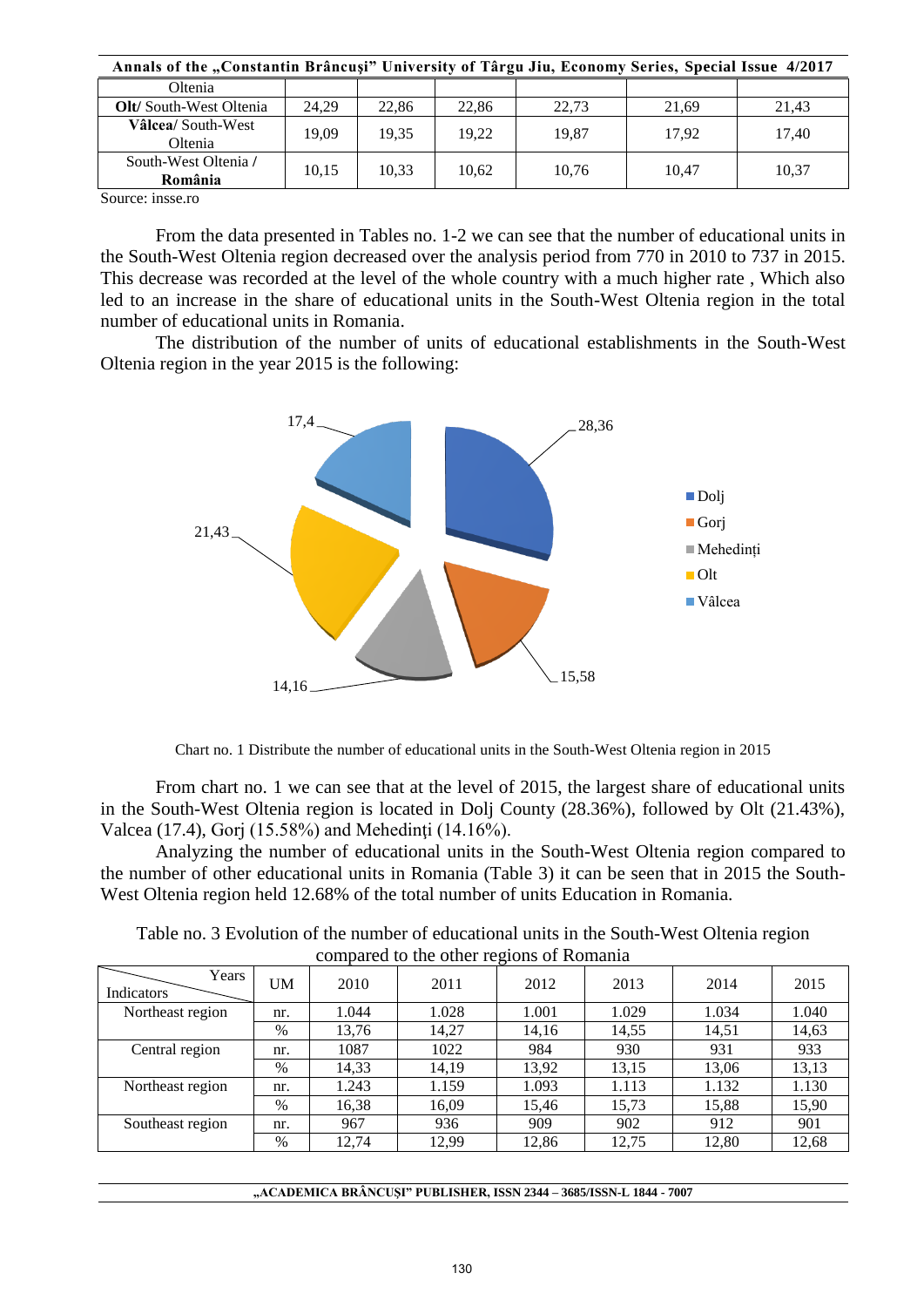| Annals of the "Constantin Brâncuși" University of Târgu Jiu, Economy Series, Special Issue 4/2017 |      |       |       |       |       |       |       |  |  |  |  |
|---------------------------------------------------------------------------------------------------|------|-------|-------|-------|-------|-------|-------|--|--|--|--|
| Southern Muntenia                                                                                 | nr.  | 1.151 | 1.056 | 1.023 | 1.034 | 1.040 | 1.042 |  |  |  |  |
| Region                                                                                            | $\%$ | 15.17 | 14.66 | 14.47 | 14,62 | 14,59 | 14,66 |  |  |  |  |
| Bucharest-Ilfov                                                                                   | nr.  | 644   | 623   | 639   | 672   | 708   | 698   |  |  |  |  |
| region                                                                                            | $\%$ | 8.49  | 8.65  | 9.04  | 9.50  | 9.93  | 9,82  |  |  |  |  |
| South-West Oltenia                                                                                | nr.  | 770   | 744   | 751   | 761   | 746   | 737   |  |  |  |  |
|                                                                                                   | $\%$ | 10,15 | 10,33 | 10,62 | 10,76 | 10,47 | 10,37 |  |  |  |  |
| West region                                                                                       | nr.  | 682   | 636   | 669   | 633   | 624   | 627   |  |  |  |  |
|                                                                                                   | $\%$ | 8.99  | 8.83  | 9.46  | 8.95  | 8.76  | 8,82  |  |  |  |  |
| România                                                                                           |      | 7.588 | 7.204 | 7.069 | 7.074 | 7.127 | 7.108 |  |  |  |  |

Source: insse.ro

The distribution of the number of units of educational units in Romania in the year 2015 is the following:



Chart no. 2 Distribute the number of educational units in Romania in 2015

According to the data in chart no. 2 the highest number of educational units is in the northeast region (15.9%), and in the South-West Oltenia region which is the subject of study of this article the share of the number of education units is 10.37%.

Analyzing the distribution of the number of educational units between urban and rural areas (Table 4), it is noticed that at the level of 2015 out of a total of 737 educational units, 419 are in rural areas.

|                                     |      |       |       |       |       |       | -million lei - |
|-------------------------------------|------|-------|-------|-------|-------|-------|----------------|
| Years<br>Indicators                 |      | 2010  | 2011  | 2012  | 2013  | 2014  | 2015           |
| Regiunea sud-vest<br><b>Oltenia</b> |      | 770   | 744   | 751   | 761   | 746   | 737            |
| Urban                               | nr.  | 338   | 328   | 332   | 339   | 320   | 318            |
|                                     | $\%$ | 43,90 | 44,09 | 44,21 | 44,55 | 42,90 | 43,15          |
| Rural                               | nr.  | 432   | 416   | 419   | 422   | 426   | 419            |
|                                     | %    | 56,10 | 55,91 | 55,79 | 55,45 | 57,10 | 56,85          |

Table no. 4 Distribute the number of educational units in urban and rural areas

Source: insse.ro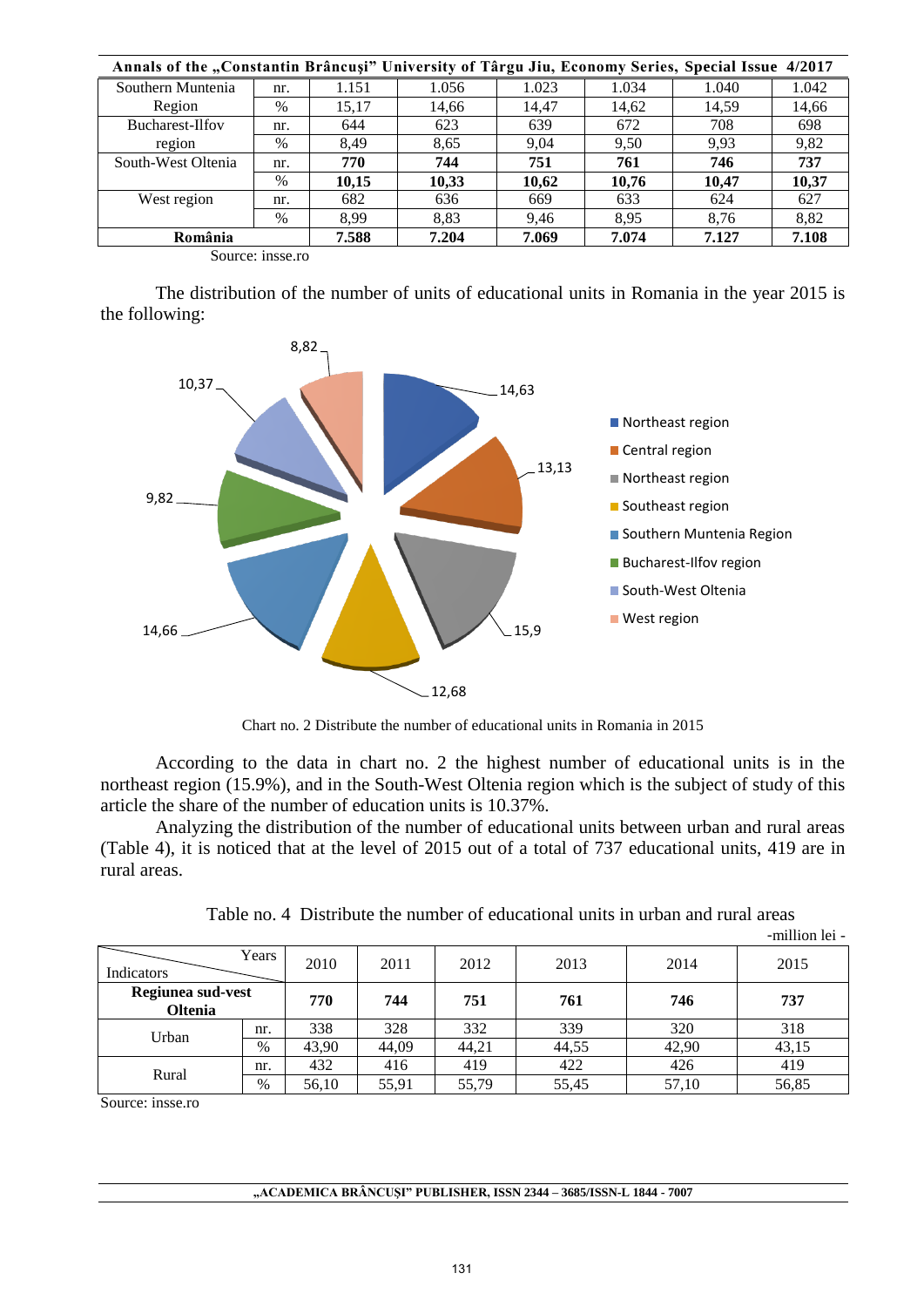#### **Annals of the "Constantin Brâncuşi" University of Târgu Jiu, Economy Series, Special Issue 4/2017**

Migration and urbanization have positive effects on the economic development of a nation, and any attempt to artificially restrict their influence is inefficient. The attempt to control migration to the urban environment through a reform of the rural education system has not been successful in any country, although less developed countries subscribe to this idea.

 The predilection to migration is the result of the perception of urban employment opportunities and has nothing to do with what it learns in school.

As far as the evolution of the school population is concerned, this is related, on the one hand, to the decrease of the birth rate and the migration of the families with children abroad and, on the other hand, to the accessibility to education and to the diversification of the educational offer.

Regarding the total school population in the South-West Oltenia region, in the school year 2014/2015 it was 343,578, the highest number being in the counties Dolj (34,66%), Olt (19,05%) and Valcea (16.56%), these counties being also the most important from a demographic point of view. At the regional level, for the same school year, the highest share of the school population registered primary and secondary education (47,03%), followed by high school education (22,46%) and higher (8,2 %). At the county level, almost half of the school population is included in the primary and secondary education in the counties of Dolj and Olt, at the opposite pole being Mehedinți County. The highest share of lyceums was recorded in Dolj County (21.58%), and at the opposite pole in Mehedinţi County (9.95%).

|                                     | Years         | 2010      | 2011      | 2012      | 2013      | 2014      | 2015      |
|-------------------------------------|---------------|-----------|-----------|-----------|-----------|-----------|-----------|
| Indicators                          |               |           |           |           |           |           |           |
| Regiunea sud-vest<br><b>Oltenia</b> |               | 402.670   | 381.465   | 371.148   | 361.387   | 358.756   | 343.578   |
| Dolj                                | nr.           | 136.748   | 126.783   | 123.062   | 120.155   | 122.989   | 119.108   |
|                                     | $\frac{0}{0}$ | 33.96     | 33.24     | 33.16     | 33.25     | 34.28     | 34.67     |
| Gorj                                | nr.           | 74.595    | 71.358    | 68.792    | 66.728    | 64.481    | 61182     |
|                                     | $\frac{0}{0}$ | 18,53     | 18,71     | 18,53     | 18.46     | 17.97     | 17,81     |
| Mehedinți                           | nr.           | 49.171    | 46.812    | 46.057    | 44.224    | 43.552    | 40.905    |
|                                     | $\frac{0}{0}$ | 12,21     | 12,27     | 12,41     | 12,24     | 12,14     | 11,91     |
| Olt                                 | nr.           | 73.991    | 72.638    | 71.669    | 68.989    | 68.048    | 65.478    |
|                                     | $\frac{0}{0}$ | 18,38     | 19,04     | 19,31     | 19,09     | 18,97     | 19,06     |
| Vâlcea                              | nr.           | 68.165    | 63.874    | 61.568    | 61.291    | 59.686    | 56.905    |
|                                     | $\%$          | 16.93     | 16,74     | 16,59     | 16,96     | 16.64     | 16,56     |
| <b>Total România</b>                |               | 4.029.226 | 3.823.515 | 3.734.326 | 3.650.933 | 3.735.552 | 3.642.632 |

Table no. 5 Evolution of the school population in the South-West Oltenia region

Source: insse.ro

Analyzing the evolution of the school population in the South-West Oltenia region compared to the other regions of Romania (Table 6) it is observed that in the year 2015, in the South-West Oltenia region, the school population was 9,43%, the largest share Large being registered in the Northeast region.

| Years              | UM   | 2010    | 2011    | 2012    | 2013    | 2014    | 2015    |
|--------------------|------|---------|---------|---------|---------|---------|---------|
| Indicators         |      |         |         |         |         |         |         |
| Regiunea nord-vest | nr.  | 533.240 | 516.575 | 503.992 | 497.107 | 514.067 | 503.343 |
|                    | $\%$ | 13,23   | 13,51   | 13,50   | 13,62   | 13,76   | 13,82   |
| Regiunea centru    | nr.  | 489.346 | 455.781 | 444.958 | 434.897 | 443.338 | 433.886 |
|                    | $\%$ | 12.14   | 11.92   | 11.92   | 11.91   | 11.87   | 11.91   |
| Regiunea nord-est  | nr.  | 707.377 | 686.369 | 675.031 | 658.410 | 664.538 | 644.768 |
|                    | $\%$ | 17,56   | 17.95   | 18,08   | 18,03   | 17.79   | 17.70   |
| Regiunea sud-est   | nr.  | 486.012 | 466.122 | 456.284 | 445.950 | 447.976 | 436.396 |
|                    |      |         |         |         |         |         |         |

Table no. 6 Evolution of the school population in the South-West Oltenia region compared to the other regions of Romania

| "ACADEMICA BRÂNCUȘI" PUBLISHER, ISSN 2344 – 3685/ISSN-L 1844 - 7007 |  |
|---------------------------------------------------------------------|--|
|---------------------------------------------------------------------|--|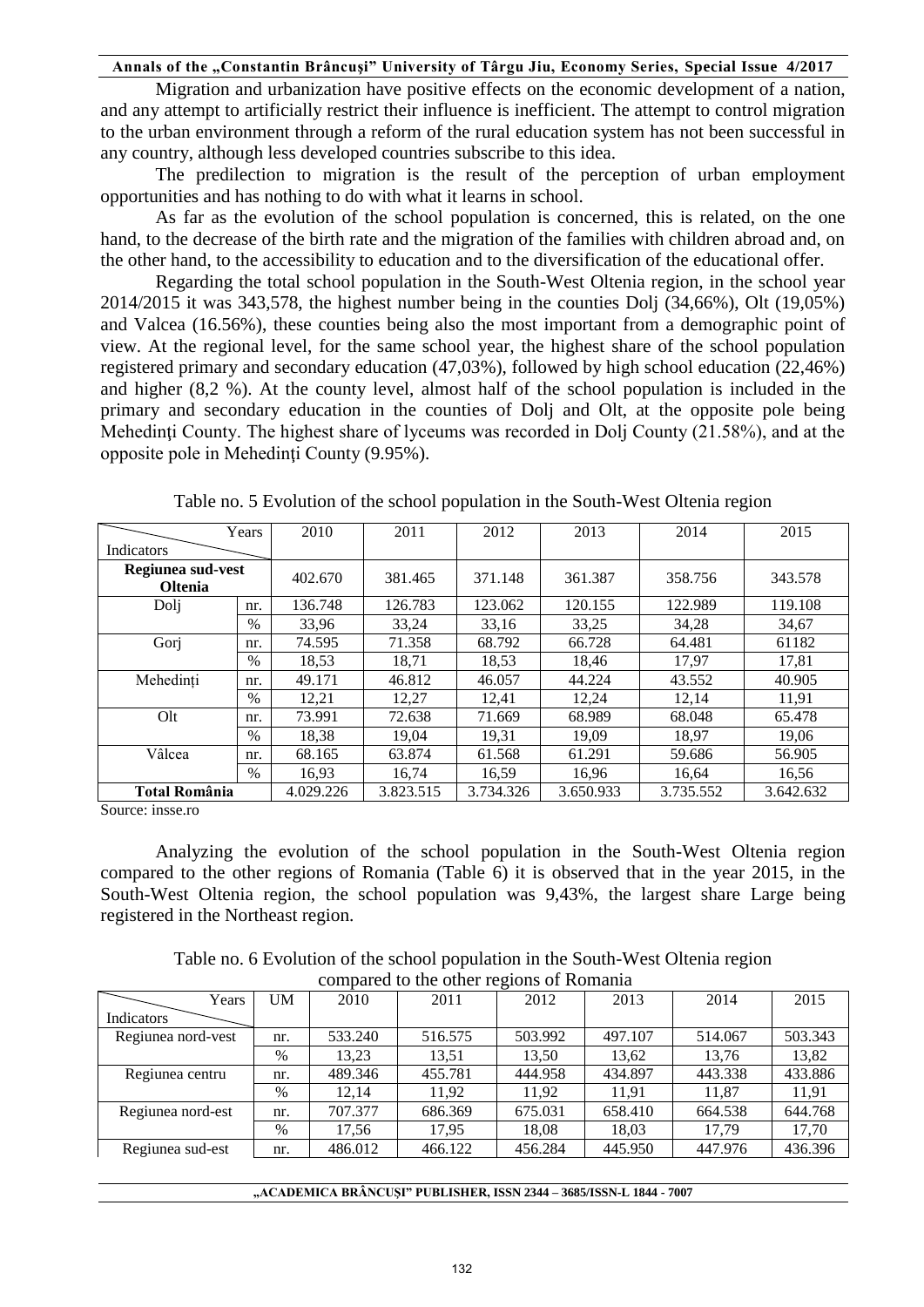| Annals of the "Constantin Brâncuși" University of Târgu Jiu, Economy Series, Special Issue 4/2017 |      |           |           |           |           |           |           |  |  |  |  |
|---------------------------------------------------------------------------------------------------|------|-----------|-----------|-----------|-----------|-----------|-----------|--|--|--|--|
|                                                                                                   | $\%$ | 12.06     | 12.19     | 12,22     | 12.21     | 11.99     | 11,98     |  |  |  |  |
| Regiunea sud-                                                                                     | nr.  | 523.362   | 505.704   | 499.990   | 487.096   | 487.097   | 471.648   |  |  |  |  |
| muntenia                                                                                          | $\%$ | 12.99     | 13,23     | 13,39     | 13,34     | 13.04     | 12,95     |  |  |  |  |
| Regiunea București-                                                                               | nr.  | 517.754   | 463.699   | 444.778   | 437.965   | 486.264   | 484.788   |  |  |  |  |
| <b>Ilfov</b>                                                                                      | $\%$ | 12,85     | 12,13     | 11,91     | 12,00     | 13,02     | 13,31     |  |  |  |  |
| Regiunea sud-vest                                                                                 | nr.  | 402.670   | 381.465   | 371.148   | 361.387   | 358.756   | 343.578   |  |  |  |  |
| <b>Oltenia</b>                                                                                    | $\%$ | 9.99      | 9.98      | 9.94      | 9.90      | 9.60      | 9.43      |  |  |  |  |
| Regiunea vest                                                                                     | nr.  | 369.465   | 347.800   | 338.145   | 328.121   | 333516    | 324225    |  |  |  |  |
|                                                                                                   | $\%$ | 9.17      | 9.10      | 9.06      | 8.99      | 8.93      | 8.90      |  |  |  |  |
| <b>Total România</b>                                                                              |      | 4.029.226 | 4.029.226 | 3.823.515 | 3.734.326 | 3.650.933 | 3.735.552 |  |  |  |  |

Source: insse.ro

The distribution of the school population in the eight regions of Romania in the year 2015 is the following:



Chart no. 3 Distribution of the school population in the eight regions of Romania, at the level of 2015

According to the data in chart no. 3 in the Northeast region is the highest level of the school population (17.7), and the opposite is the western region where the school population is 8.9%.

Analyzing the distribution of the school population by residence area in the South-West Oltenia region (Table 7), it is noticed that in the year 2015 of the total population of 343,578, only 112,610 individuals are in the rural environment.

|                    | Years         | 2010    | 2011    | 2012    | 2013    | 2014    | 2015    |
|--------------------|---------------|---------|---------|---------|---------|---------|---------|
| <b>Indicators</b>  |               |         |         |         |         |         |         |
| South-West Oltenia |               | 402.670 | 381.465 | 371.148 | 361.387 | 358.756 | 343.578 |
| Urban              | nr.           | 265.943 | 251.594 | 243.744 | 238.597 | 240.825 | 230.968 |
|                    | $\%$          | 66.04   | 65.95   | 65.67   | 66.02   | 67.13   | 67.22   |
| Rural              | nr.           | 136.727 | 129.871 | 127.404 | 122.790 | 117.931 | 112.610 |
|                    | $\frac{0}{0}$ | 33,96   | 34,05   | 34,33   | 33,98   | 32,87   | 32,78   |

Table no. 7 Evolution of the school population by residence area in the South-West Oltenia region

Source: insse.ro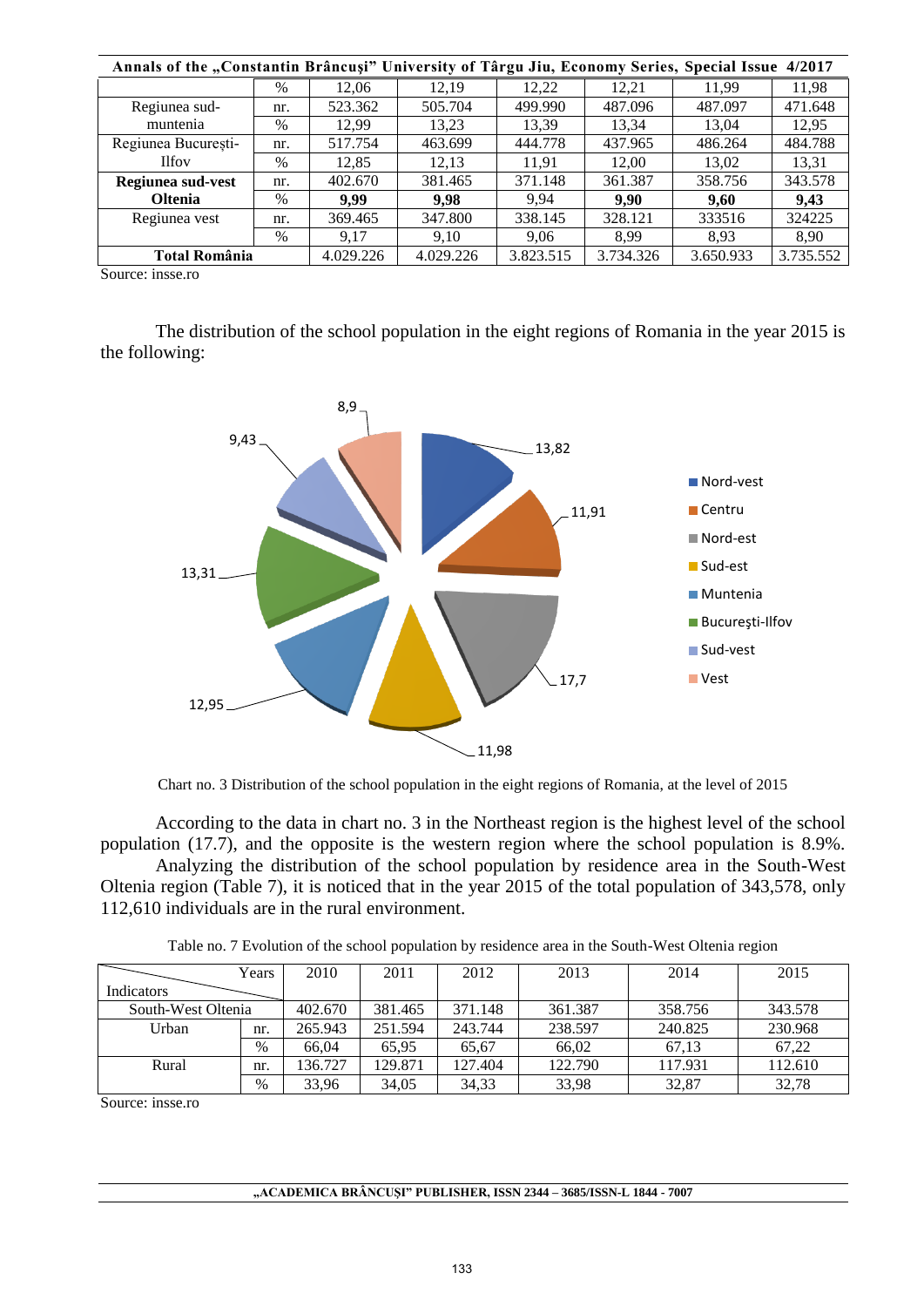From the data presented in table no. We note that at the level of 2015, 67.22% of the school population is in the urban environment. The main reason why people migrate from one environment to another, and especially from rural areas to the urban environment, is the opportunity to earn an income on employment.

When disparities between urban and rural opportunities are lower, the predilection of educated people to migrate from rural to urban areas decreases.

Regarding the number and evolution of teaching staff, this indicator is in direct correlation with the evolution of the school population and the number of school units. Thus, at the same time as the analysis, the teaching staff at the level of the South-West Oltenia region registered a decreasing trend generated by the decrease of the school population and the number of educational units.

In order for the Romanian education system to be competitive at the level existing in the European Union, it is necessary to make considerable investments in the educational infrastructure that will allow the students the best learning conditions, thus creating a framework for a quality education system.

# **3. Conclusions**

The education and training of children, young people and adults is a process whose main purpose is the formation of competences that can be understood as a multifunctional and transferable set of knowledge, skills, skills and aptitudes resulting from career guidance and counseling services.

At the level of South-West Oltenia, the total number of preschool, school, high school, postsecondary, vocational and higher education units was 737 in 2014/2015, representing 10.36% of the total number of units at national level .

Due to the restructuring of the educational units, the number of school units in the South-West Oltenia region declined in the period 2010-2015, so that at the end of this period the total number of school units was 737 with 33 less comparative With 2010.

Analyzing the evolution of the school population in the South-West Oltenia region compared to the other regions of Romania (Table 2) it is observed that in the year 2015, in the South-West Oltenia region, the school population was 9,43%, the highest share Large being registered in the Northeast region.

Lifelong learning is based both on the training and the development of skills specific to a field of activity or qualification, as well as key competences. Learning is a lifelong process that takes place both in formal, non-formal and informal learning contexts.

Education improves the knowledge and skills of individuals. Thus, they are oriented to finding a job suitable for their training, which will provide them with an adequate income. When they find these job opportunities in the living environment, they will continue to work there, contributing to the economic development of the area. When individuals do not find these opportunities, they will migrate to other areas, usually migrating from urban to rural areas.

# **4. Bibliography**

[1]. **Andronic Maria Letiţia**, Features of the Regional Development and Decentralization in Romania. A Comparative Analysis of the Regions of Romania, -http://stec.univovidius.ro/html/annals/ENG/ summary %20 contents / volume 2012;

[2]. **Inkeles A., Holsinger D.B.,** Education and Individual Modernity in Developing Countries, Leiden, Brill, 1974;

[3]. **Government of Romania**, Ministry of Environment and Sustainable Development, National Strategy for Sustainable Development of Romania. Horizons 2013-2020-2030, Bucharest, 2008;